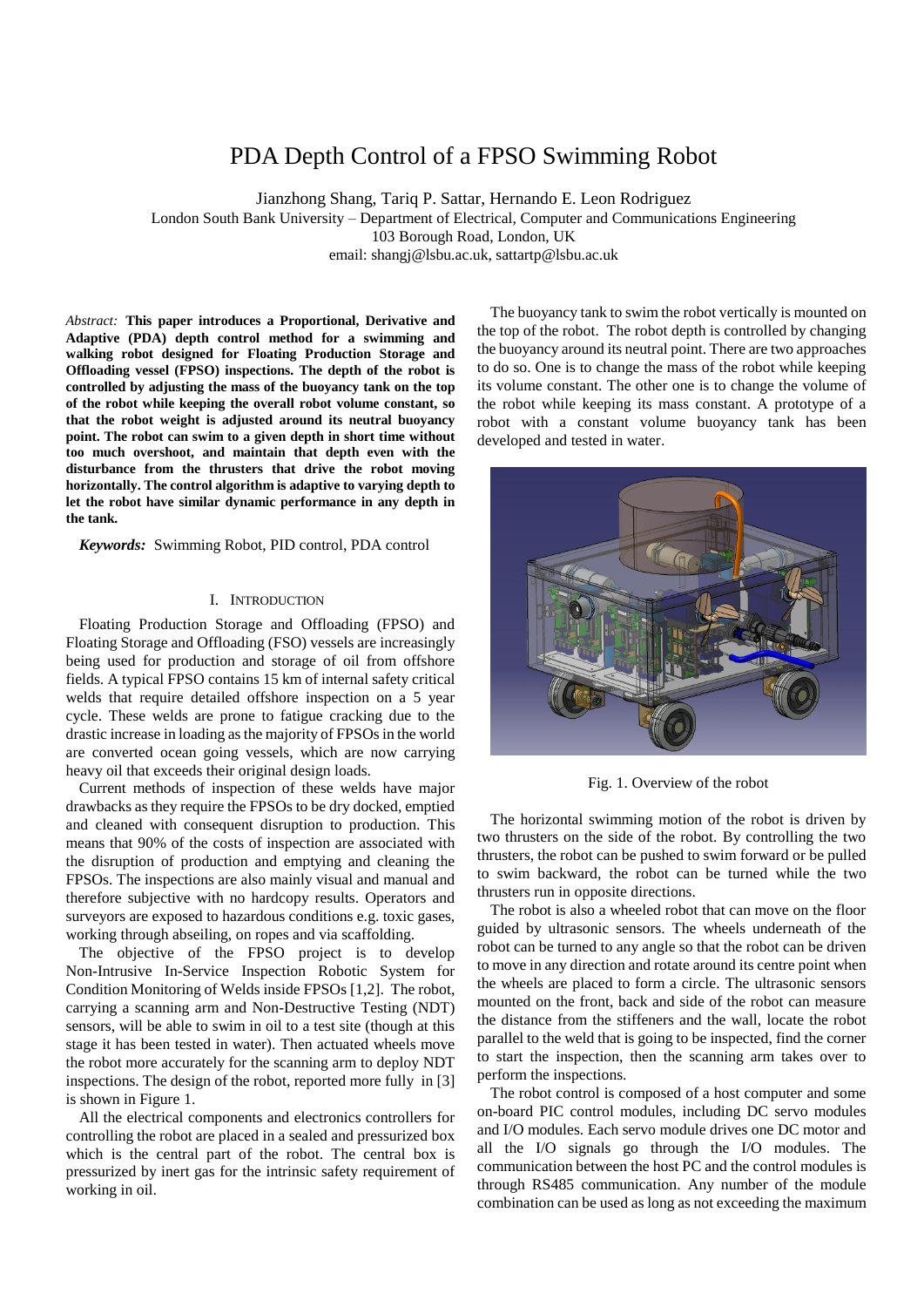allowance, 32 modules. This makes the system easily be expanded and the umbilical of the robot is just one thin cable. The modules are compact and light that is suitable for carrying on board. The control diagram is shown in Figure 2.



Fig. 2. Robot control diagram

### II. DEPTH CONTROL OF THE ROBOT

# *A. Depth Control approach*

Due to the highly under-damped dynamics in oil, one of the difficulties of controlling the robot is to drive the robot to a desired depth quickly and then to maintain this depth while swimming, despite disturbances from the action of the thrusters. This is realized by changing the buoyancy around its neutral buoyancy point. The variable buoyancy tank diagram is shown in Figure 3. It essentially consists of a sealed tank, with three valve controlled openings.

This design uses simple on-off valves to control the entry of oil and air in and out of the buoyancy tank so that the overall mass of the robot is changed. Both the valves are direct coil action valves because the operating pressure starts from 0 Bar. When the oil valve is opened, by letting compressed air into the tank, the oil in the tank is pushed out, so that the overall weight of the tank is reduced; on the contrary, by releasing the compressed air to the atmosphere, oil will be pushed into the tank by its own pressure, so that the overall weight of the buoyancy tank is increased.



Fig.3. Diagram of buoyancy control tank

The depth of the robot is sensed by a pressure transducer. The output of the pressure transducer is sent to the controller via an A/D converter. As defined in the specifications of this project, the depth of the oil is up to 10m, the crude oil is from 20 to 40 degrees API, corresponding to density from 0.934 to 0.825 g/ml. The maximum pressure at 10m depth in the oil is 0.934bar (assume the atmosphere pressure is at sea level), less than the pressure at the same depth in water. Therefore, the measuring range of the pressure sensor is chosen to be 0 to 1bar gauge pressure.

An 8 bit A/D converter is used for the depth signal acquisition. The depth is calculated as

*Depth = Reading\*10m/2<sup>8</sup> /Liquid Density* (1) Where *Reading* is converted pressure sensor feedback which is from 0 to 255.

The depth resolution is

 $R = 10m / 2<sup>8</sup>/LiquidDensity$ 

In the case of measuring depth in lighter crude oil, the resolution of the depth is

$$
R = 10m / 2^8 / 0.825 = 47mm
$$

which is acceptable for the application.

If higher resolution is required, higher bit A/D converter can be used. For example, the resolution of a 12 bit A/D converter for the depth measurement in the lighter oil is

$$
R = 10m / 2^{12} / 0.825 = 2.96mm
$$

# *B. PDA Control Algorithm*

This Proportional, Derivative and Adaptive (PDA) control algorithm for regulating the depth, is derived from a normal PID control algorithm. PID control is widely used in many control applications, such as motion control, temperature control, flow control and so on [4]. It helps us to get the output to where we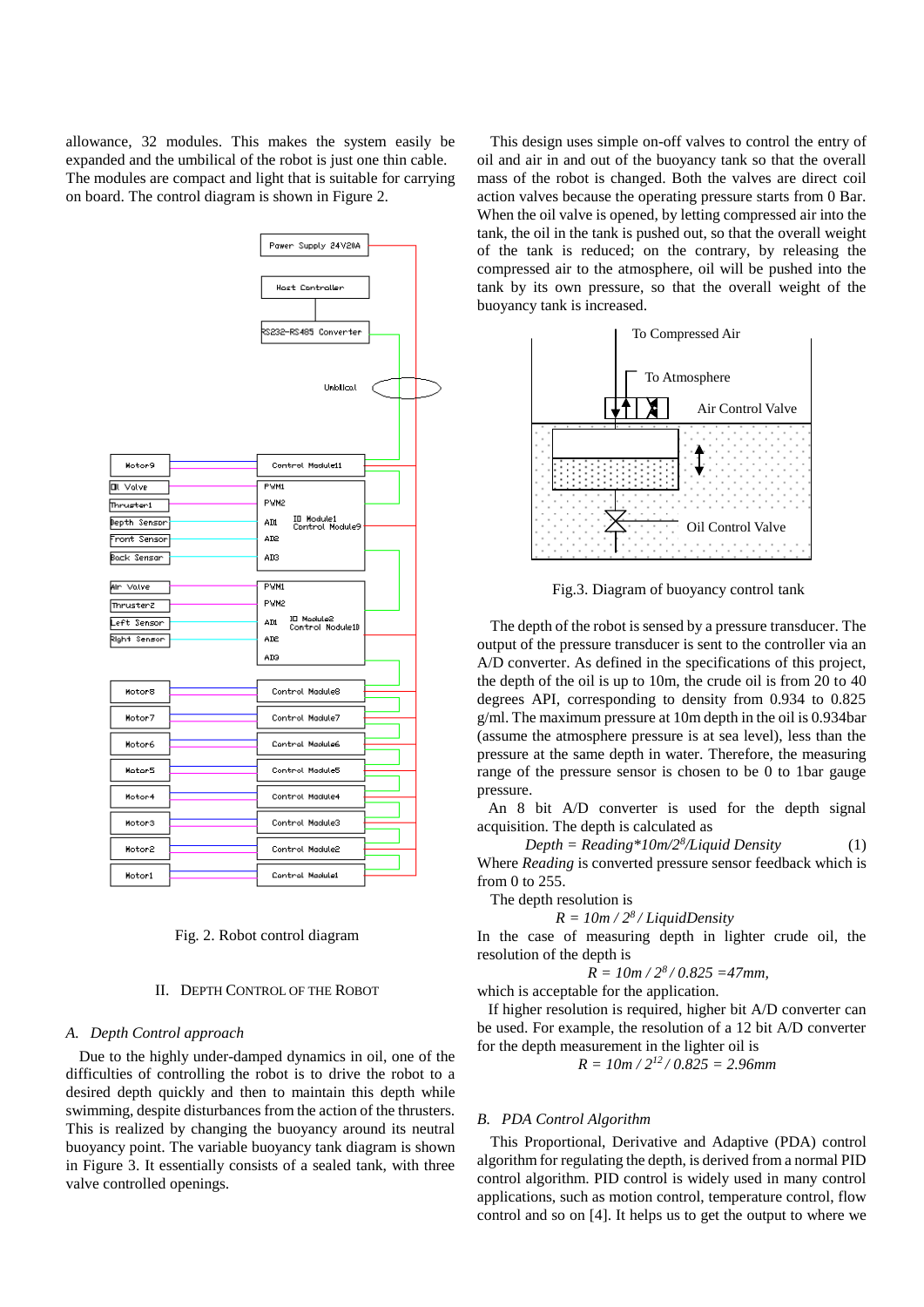expect in short time, with little overshoot and minimal error. To this is added an adaptive control that depends on the depth. The control loop is shown in Figure 4.

In this control algorithm, the *SetDepth* is the depth that the robot is expected to go; the *RealDepth* is the depth information acquired from the depth sensor; the *Er (Error)* is the difference between the *RealDepth* and the *SetDepth.*

*Er = Real Depth – Set Depth*.

The output of the algorithm is the opening time of the oil valve to let oil in and out of the tank.



Fig. 4. Control loop

#### • Proportional control

In a proportional control algorithm, the output is proportional to the input error, as in equation 2,

$$
Output = Kp * Er \tag{2}
$$

Note that the *Output* is directly related to opening time of the simple ON-OFF valves. With the proportional control, the further the real depth away from the set depth, the longer the oil valve opening time, so that more oil is let in or out of the tank. Bigger *Kp* results in quicker robot action.

If only the proportional control is applied, there is unavoidable overshooting and oscillation around the set depth. Especially in liquid, the robot cannot settle down in a short time.

#### Derivative control

By adding derivative control to the algorithm, as in equation 3  $Output = Kp * Er + Kd * Sp$  (3)

where *Sp* is the speed of the robots depth motion, which is *Sp = Current Depth – Previous Depth*

The derivative control is like adding a brake to the robot. When the speed is high, corresponding to bigger difference between two depth samples, the output is brought down. By tuning the derivative coefficient *Kd*, the overshooting can be prevented effectively.

#### Adaptive control

The depth factor must be concerned in order to let the robot have the same dynamic performance at different depths. There are two ways to do this. One is to regulate the pressure of the compressed air supply according to the depth, so that the pressure difference between the inside and outside of the oil valve always remains the same. In this case, the output is not related to the depth, but extra hardware is needed for pressure control. Another way, which is used here, is to keep a constant compressed air supply pressure, and control the opening time of the oil valve according to the depth. In this case, the deeper the robot is situated, the shorter the time to let the same volume of oil into the buoyancy tank because the outside oil pressure increases. The output is calculated as

*Output=(Kp\*Er + Kd\*Sp)\* (1–Ka\*RealDepth/MaxDepth)* (4)

On the other hand, the deeper the robot is, the longer is the time required to push the same volume of oil out of the buoyancy tank, because the pressure difference between inside and outside of the tank decreases. The output is calculated as

$$
Output = (Kp*Er + Kd*Sp)*Ka*RealDepth/MaxDepth (5)
$$

Where *Ka* is the adaptive coefficient.

The PDA coefficients *Kp, Kd* and *Ka* are tuned by the user. In different environments and with different payload, the coefficients that give the best robot performance are different. In general, increasing the gain *Kp* will let the robot go to the set depth more quickly, but causes more overshoot and oscillation. Increasing the gain *Kd* will deliver sharper braking to prevent the overshoot, but will slow down the robot action. The adaptive coefficient *Ka* tunes the robot performance in different depth. The value of *Ka* is 0<*Ka*<=1.

The robot performance can be optimized by tuning the coefficients. However, some other factors that affect the robot performance must be addressed.

#### *C. Other factors that affect the robot performance*

# The sample frequency

While regulating the depth, the sample frequency is expected to be as high as possible to get quick action. However, in practice it is matched to the slow dynamics of the robot so that only changes in depth are captured. On the other hand, if the sampling frequency is too low, the robot is not regulated before it goes too far from the set point, this could cause instability of the robot.

Disturbance from the thrusters

Two thrusters are used to drive the horizontal robot motion.. However, the thruster forces can drive the robot up and down due to mechanical error or disturbance dynamics. To prevent too much disturbance from the thrusters, the robot is designed to be weight balanced. In other words, the gravity centre and the buoyancy centre are in a line vertically, so that the robot does not tilt while swimming.

Disturbance from the umbilical

The buoyancy is controlled by changing its buoyancy around its neutral buoyancy point. Therefore, any extra force from the robt's umbilical could move the robot. Although the weight of the umbilical is light, the disturbance cannot be ignored. Some floats are tied on the umbilical to balance the weight, so that the umbilical weight disturbance is minimized.

### III. EXPERIMENT RESULTS

Despite all the factors that affect the robot's performance, it has still proved possible to regulate the robot depth. The main coefficients that affect the robot swimming performance are the PDA coefficients.

As in all PID control algorithms, the values of *Kp, Kd* and *Ka* need to be tuned to improve the robot performance in various